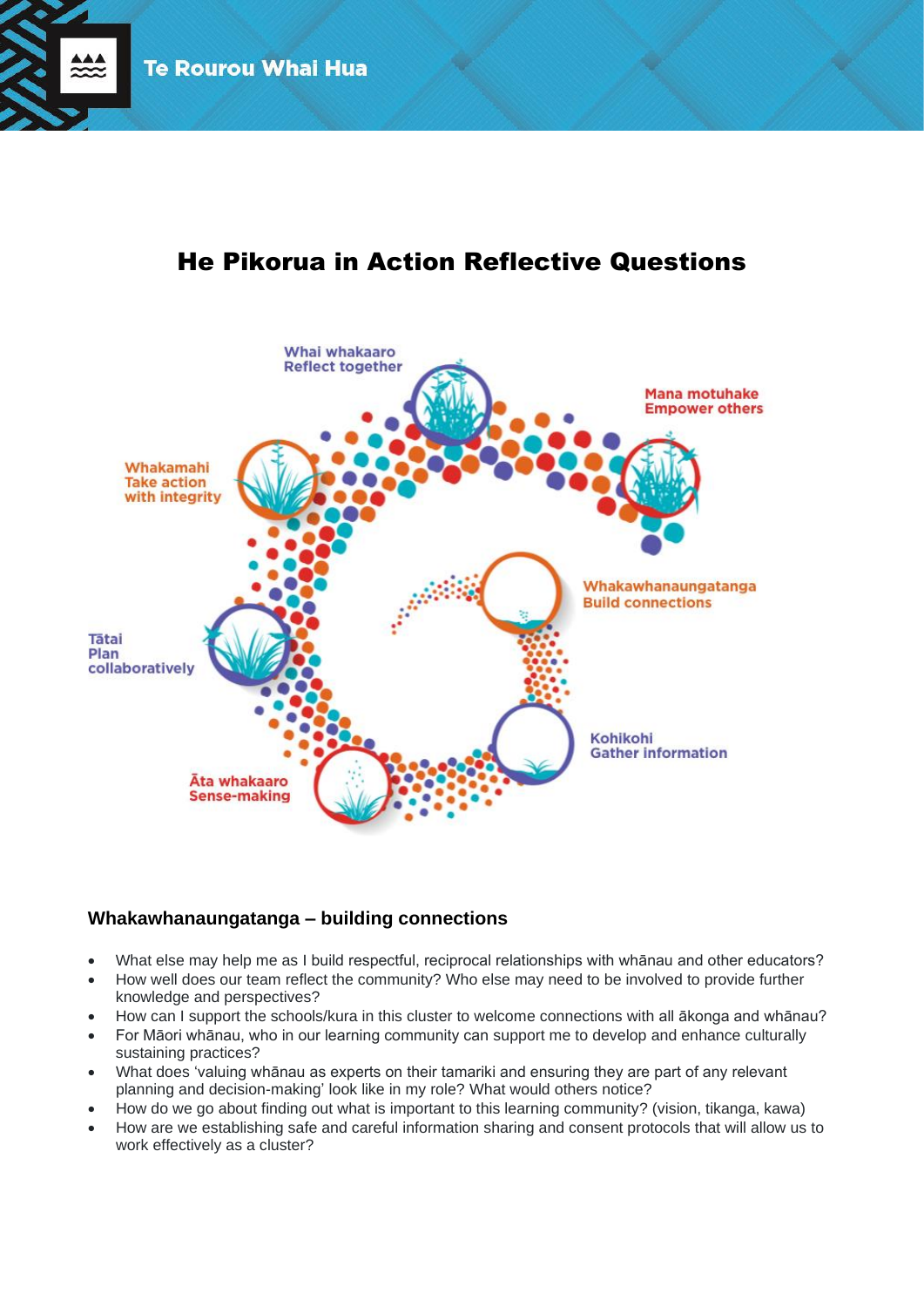

## **Kohikohi – gathering information**

- Who do we currently approach to gather information? Who else could we ask to ensure we have multiple perspectives?
- What current methods do we use to gather information and deepen our understanding?
- How will we ensure we have gathered information from a variety of sources and settings?
- How will we prioritise and coordinate our information gathering process?
- What information gathering practices are schools/kura in our cluster undertaking that is based on best evidence?
- How effectively are we promoting evidence-based information gathering practices and providing guidance about what will make a difference for ākonga?
- How are we gathering information that helps us understand strengths and needs at a universal school/cluster wide level through to a more individualised level?

# **Āta whakaaro – sense–making**

- How can you support teams as they come together to reflect on all the information gathered and discuss interpretations?
- How has the information that has been gathered supported you and your team to deepen your understanding about the context?
- How has the team used the information gathered to understand the situation using clear and careful language?
- How are the interpretations and perspectives of others equally incorporated to come to a shared āta whakaaro?
- How can your discussions and conclusions in āta whakaaro connect across the tiers of support?
- As a team have you had opportunities to:
	- ✓ *Organise the information – collected it together, labelled it, sorted it, shared it?*
	- ✓ *Read the information – a chance for all to look at what has been collected and start to think what it might mean?*
	- ✓ *Describe the information – keeping it factual, identify potential emerging themes?*
	- ✓ *Classify the information – generating shared categories and themes that help to start drawing conclusions?*
	- ✓ *Interpret the information – what the information tells us about the situation, assumptions that we can start making, things we could start to prioritise, strengths and challenges based on the information?*
	- ✓ *Decide on shared understandings to base next steps for planning, tātai?*

### **Tātai – plan collaboratively**

- How are ākonga, whānau and kaiako taking an active role in the planning process?
- Have we checked we have clearly defined, realistic and achievable goals?
- How can plans be inclusive of universal, targeted and individualised supports? How do they ensure connectedness and coherence across the tiers?
- How are the original goals, aspirations and outcomes identified by ākonga, whānau and kaiako reflected in the planning?
- How are we drawing on strengths-based and culturally responsive strategies and tools in the planning and next steps?
- What additional tools, resources and skills might be needed to support the team to achieve the goals in the plan?
- How are we ensuring the ideas and strategies in the plan can be integrated into the everyday interactions, activities and routines of ākonga, whānau and kaiako?